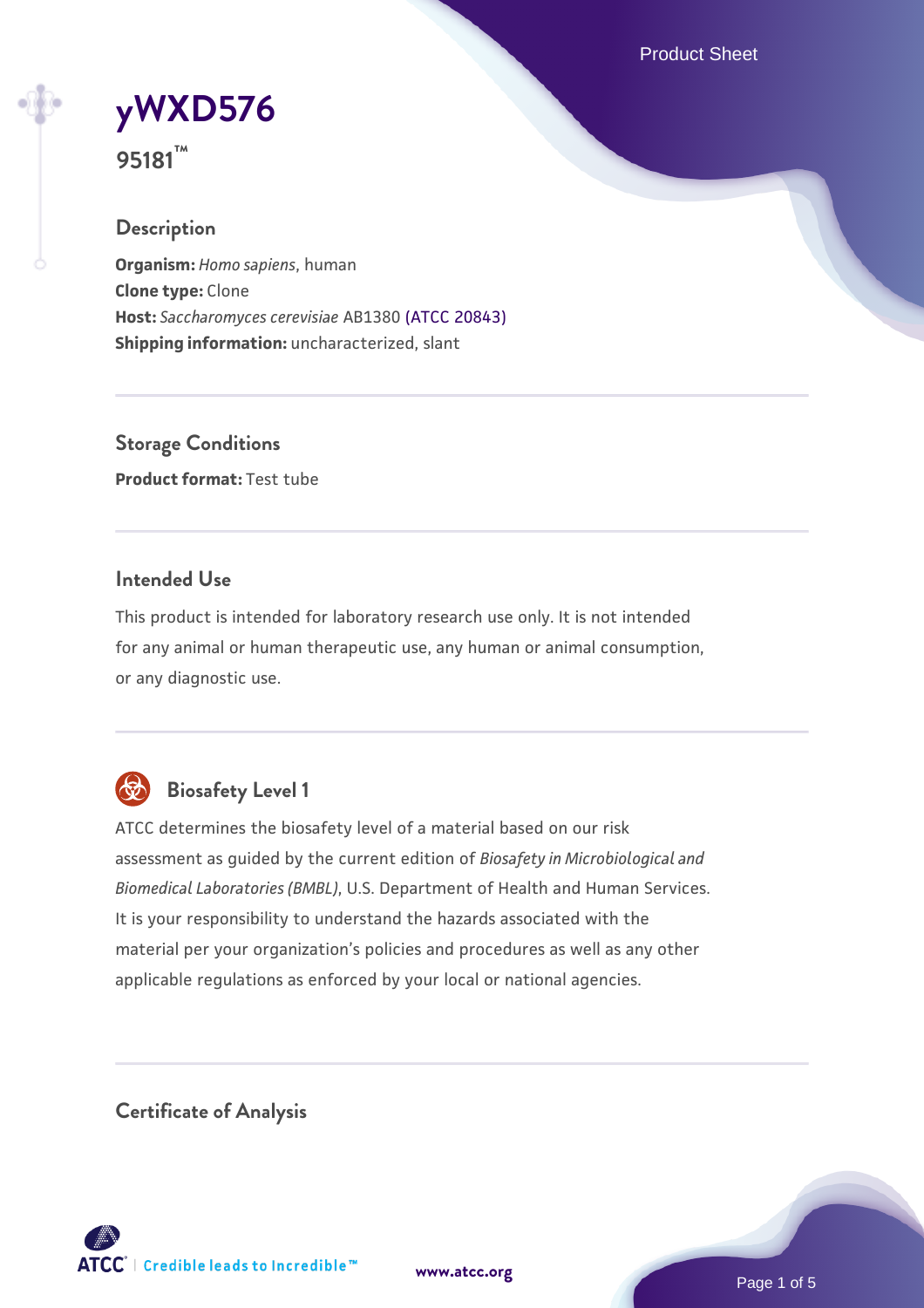

For batch-specific test results, refer to the applicable certificate of analysis that can be found at www.atcc.org.

#### **Insert Information**

**Type of DNA:** genomic **Genome:** Homo sapiens **Chromosome:** X X q24-q28 **Gene name:** DNA Segment, single copy **Gene product:** DNA Segment, single copy [DXS2163] **Gene symbol:** DXS2163 **Contains complete coding sequence:** Unknown **Insert end: Tagl** 

#### **Vector Information**

**Construct size (kb):** 200.0 **Intact vector size:** 11.700 **Vector name:** pYAC-RC **Type of vector:** YAC **Construction:** pYAC3, polylinker **Host range:** *Saccharomyces cerevisiae*; *Escherichia coli* **Centromere:** CEN4 **Cloning sites:** NotI; SacII; SalI; mLuI; ClaI; SnaBI; SmaI **Markers:** SUP4; HIS3; ampR; URA3; TRP1 Polylinker sites: Notl; SacII; SalI; mLuI; ClaI; SnaBI; SmaI **Promoters:** none **Replicon:** pMB1; ARS1

## **Growth Conditions**

**Medium:** 



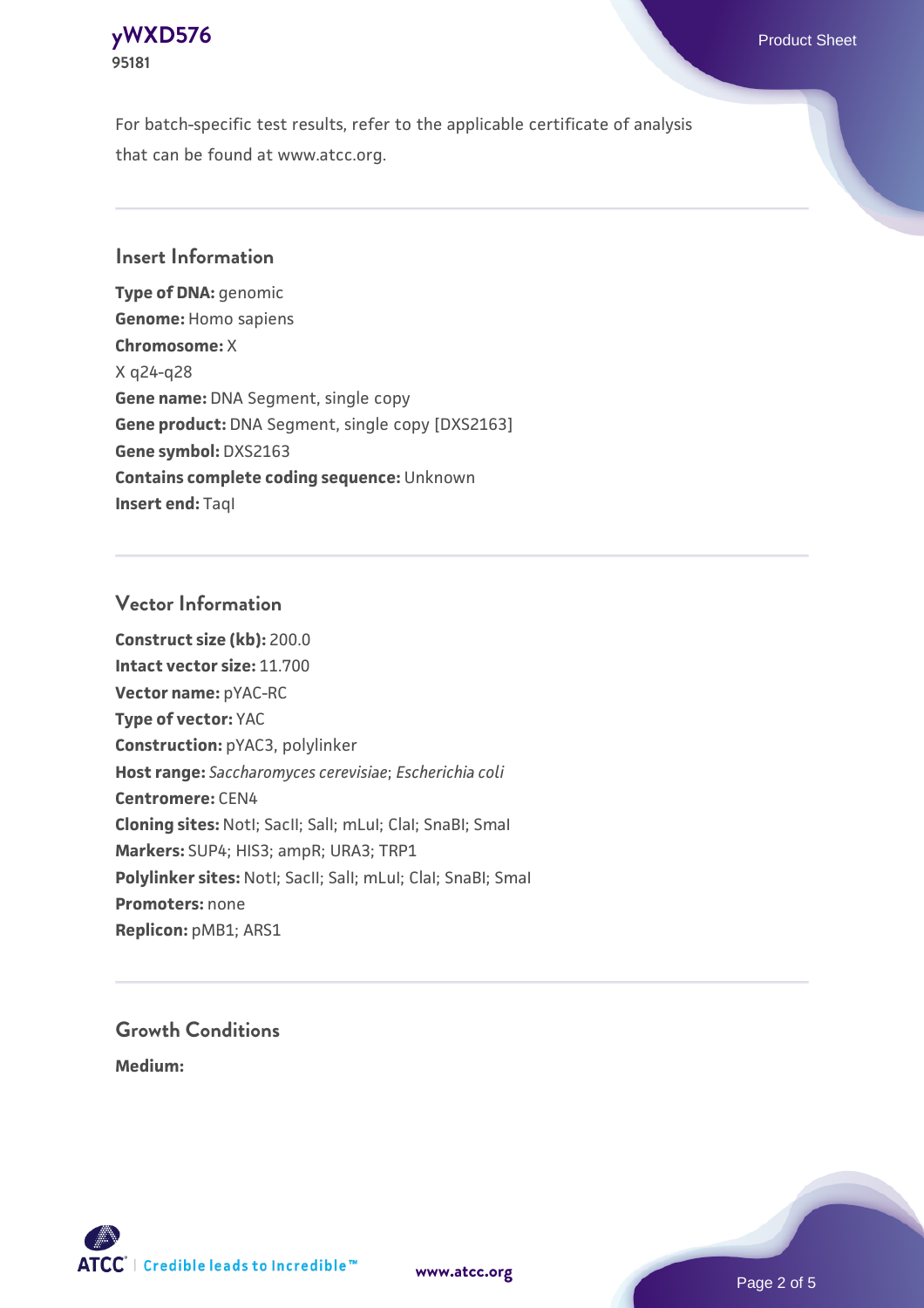**[yWXD576](https://www.atcc.org/products/95181)** Product Sheet **95181**

[ATCC Medium 1245: YEPD](https://www.atcc.org/-/media/product-assets/documents/microbial-media-formulations/1/2/4/5/atcc-medium-1245.pdf?rev=705ca55d1b6f490a808a965d5c072196) **Temperature:** 30°C

#### **Notes**

More information may be available from ATCC (http://www.atcc.org or 703- 365-2620).

#### **Material Citation**

If use of this material results in a scientific publication, please cite the material in the following manner: yWXD576 (ATCC 95181)

#### **References**

References and other information relating to this material are available at www.atcc.org.

#### **Warranty**

The product is provided 'AS IS' and the viability of ATCC® products is warranted for 30 days from the date of shipment, provided that the customer has stored and handled the product according to the information included on the product information sheet, website, and Certificate of Analysis. For living cultures, ATCC lists the media formulation and reagents that have been found to be effective for the product. While other unspecified media and reagents may also produce satisfactory results, a change in the ATCC and/or depositor-recommended protocols may affect the recovery, growth, and/or function of the product. If an alternative medium formulation or reagent is used, the ATCC warranty for viability is no longer



**[www.atcc.org](http://www.atcc.org)**

Page 3 of 5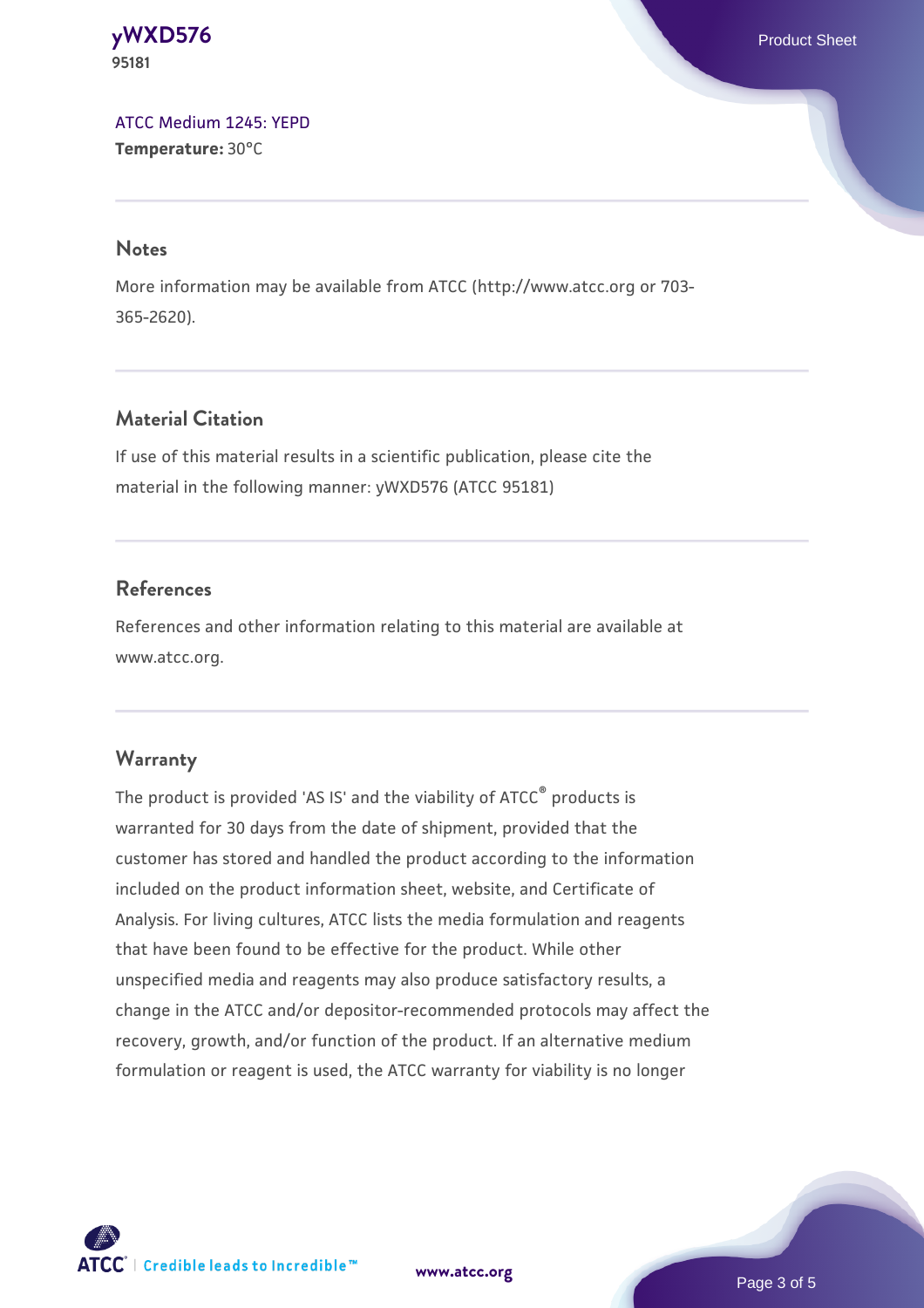**[yWXD576](https://www.atcc.org/products/95181)** Product Sheet **95181**

valid. Except as expressly set forth herein, no other warranties of any kind are provided, express or implied, including, but not limited to, any implied warranties of merchantability, fitness for a particular purpose, manufacture according to cGMP standards, typicality, safety, accuracy, and/or noninfringement.

#### **Disclaimers**

This product is intended for laboratory research use only. It is not intended for any animal or human therapeutic use, any human or animal consumption, or any diagnostic use. Any proposed commercial use is prohibited without a license from ATCC.

While ATCC uses reasonable efforts to include accurate and up-to-date information on this product sheet, ATCC makes no warranties or representations as to its accuracy. Citations from scientific literature and patents are provided for informational purposes only. ATCC does not warrant that such information has been confirmed to be accurate or complete and the customer bears the sole responsibility of confirming the accuracy and completeness of any such information.

This product is sent on the condition that the customer is responsible for and assumes all risk and responsibility in connection with the receipt, handling, storage, disposal, and use of the ATCC product including without limitation taking all appropriate safety and handling precautions to minimize health or environmental risk. As a condition of receiving the material, the customer agrees that any activity undertaken with the ATCC product and any progeny or modifications will be conducted in compliance with all applicable laws, regulations, and guidelines. This product is provided 'AS IS' with no representations or warranties whatsoever except as expressly set forth herein and in no event shall ATCC, its parents, subsidiaries, directors, officers, agents, employees, assigns, successors, and affiliates be liable for indirect, special, incidental, or consequential damages of any kind in connection with or arising out of the customer's use of the product. While reasonable effort is made to ensure authenticity and reliability of materials on deposit, ATCC is not liable for damages arising from the misidentification or



**[www.atcc.org](http://www.atcc.org)**

Page 4 of 5